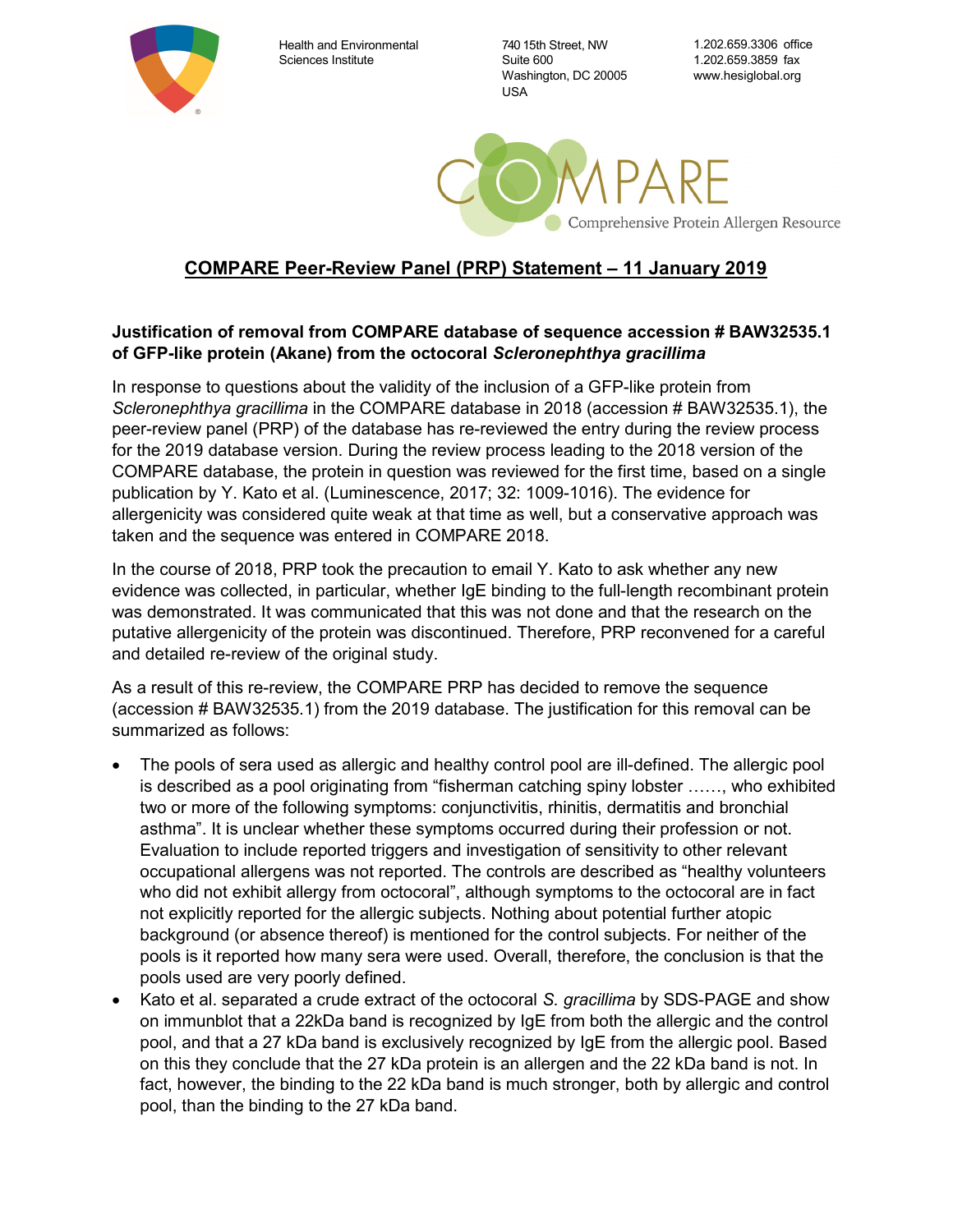



- Kato et al. performed size-exclusion chromatography of the crude extract of the octocoral S. gracillima. They show IgE binding of the allergic pool by ELISA to ~20 fractions, but they do not report or show the absence of ELISA reactivity of the control pool.
- They then pooled these IgE-binding fractions and further separated them by anion exchange chromatography. A fraction named "Fra. (2.10)" was considered the fraction of interest, but the authors do not confirm IgE binding by ELISA. They do show IgE binding to the 22kDa (allergic and control) and 27 kDa (allergic only) bands on immunoblot, similar as observed for the crude extract. They go on performing an immunoblot inhibition with crude octocoral S. gracillima extract. The 27 kDa band is almost completely inhibited. The authors claim that the 22 kDa band is unaffected, but this is debatable since there clearly is a decrease in intensity of the 22 kDa band.
- They also perform a 2D SDS-PAGE/immunoblotting. In this case the strength of IgE recognition of the 22 kDa spots is even much stronger (by both allergic and control pool) compared to the very faint recognition of three 27 kDa spots. Moreover, one of these faint spots is also recognized by the control pool.
- The authors perform trypsin digestion of the 22 and 27 kDa bands from the 1D SDS-PAGE, followed by MS analysis of the resulting peptides. In the 27 kDa band they identify a sequence that matches amino acids 71-80 of a fluorescent protein from Acropora aculeus: YPADI/LPDYF. In the 22 kDa band they identify a peptide that matches amino acids 81-91 of a fluorescent protein from Montastrea annularis: QSFPEGFSWER. When performing a similar procedure on the two 27 kDa IgE-binding spots from the 2D SDS-PAGE, they find the QSFPEGFSWER that was found in the 22 kDa band from the 1D SDS-PAGE. In other words, both the 22 kDa and the 27 kDa band contain the QSFPEGFSWER sequence.
- Based on this sequence they used RACE protocols to clone the protein from the octocoral S. gracillima. The full sequence is reported and contains both peptides identified adjacent to each other at positions 71-91: YPADIPDYFQSFPEGFSWER. Strangely, the authors do not discuss that the most likely explanation is that the 22kDa is just a truncated version of the 27 kDa.
- The authors expressed the full-length protein and performed experiments to study the fluorescent properties of the protein, but did not demonstrate IgE binding of the allergic pool to the full length recombinant, and absence of binding by the control serum pool.
- The authors do not discuss that the amino acid sequence contains a consensus sequence for N-linked glycosylation at positions 41-43: NLT. We do not know whether the natural protein is glycosylated at this site, but if it is, this may explain the observation that IgEbinding to the 27 kDa band can be inhibited with crude octocoral extract, and that the 22 kDa band cannot: the 22 kDa band may be an N-terminally truncated version of the full protein, resulting in removal of the glycosylation site. In this scenario, IgE binding to the fluorescent protein could be to the carbohydrate exclusively.

In conclusion, the re-review has identified many flaws in the allergenicity claim, so it was decided to remove the sequence from the 2019 version of the COMPARE database.

The HESI COMPARE database program is committed to transparency and open dialog. Individuals or organizations are invited to submit their questions or inquiries via the "Contact us" portal in the COMPARE database website. HESI staff will respond if the information is readily available or will relay the inquiries to PRP if a more in-depth analysis is required.